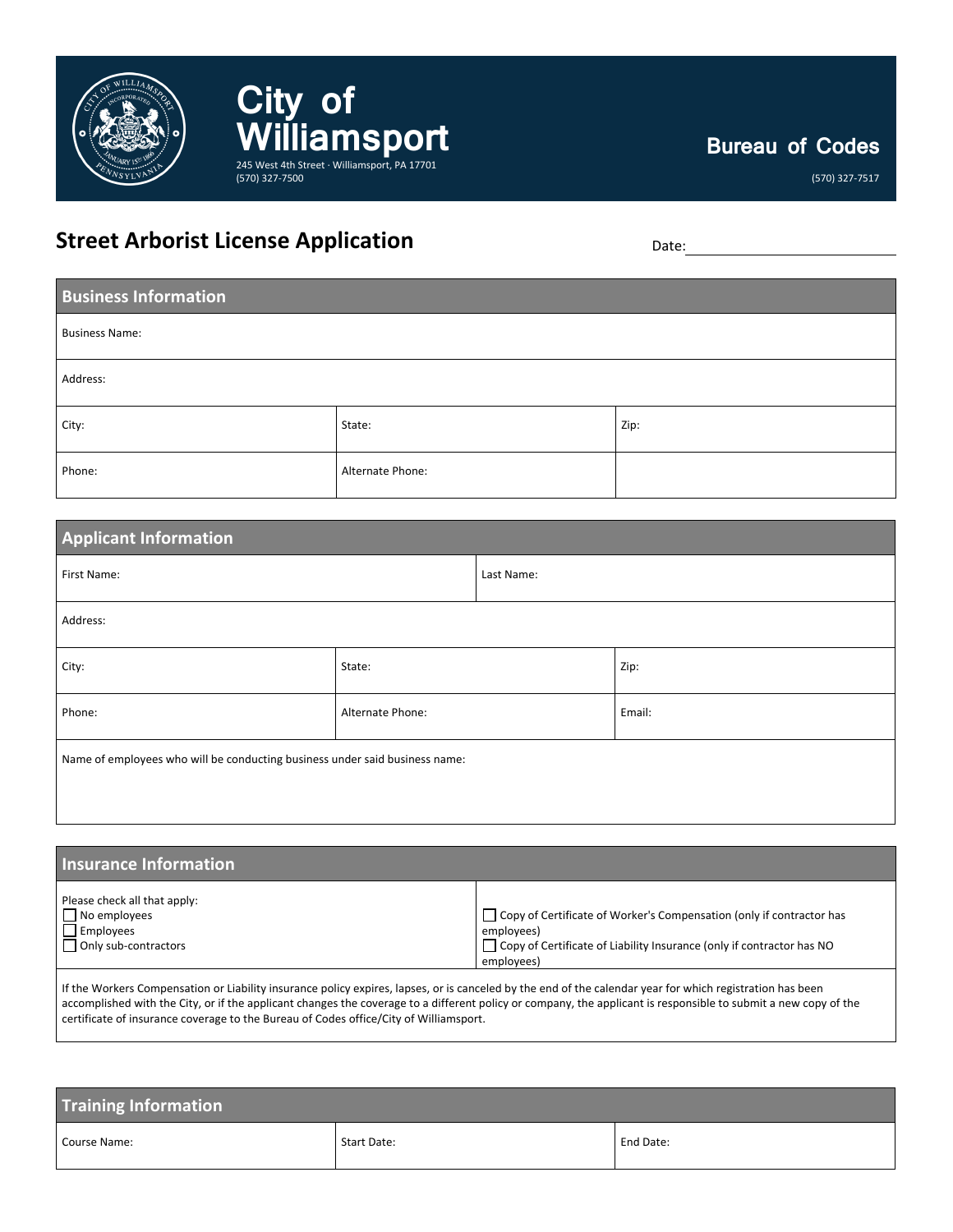| Course Name: | Start Date: | End Date: |
|--------------|-------------|-----------|
| Course Name: | Start Date: | End Date: |
| Course Name: | Start Date: | End Date: |
| Course Name: | Start Date: | End Date: |
| Course Name: | Start Date: | End Date: |

| <b>Prior Experience</b> |                     |  |
|-------------------------|---------------------|--|
| Employer Name:          |                     |  |
| Start Date:             | End Date:           |  |
| Reason for Leaving:     | Description of Work |  |
|                         |                     |  |
|                         |                     |  |
| Employer Name:          |                     |  |
| Start Date:             | End Date:           |  |
| Reason for Leaving:     | Description of Work |  |
|                         |                     |  |
|                         |                     |  |
| Employer Name:          |                     |  |
| Start Date:             | End Date:           |  |
| Reason for Leaving:     | Description of Work |  |
|                         |                     |  |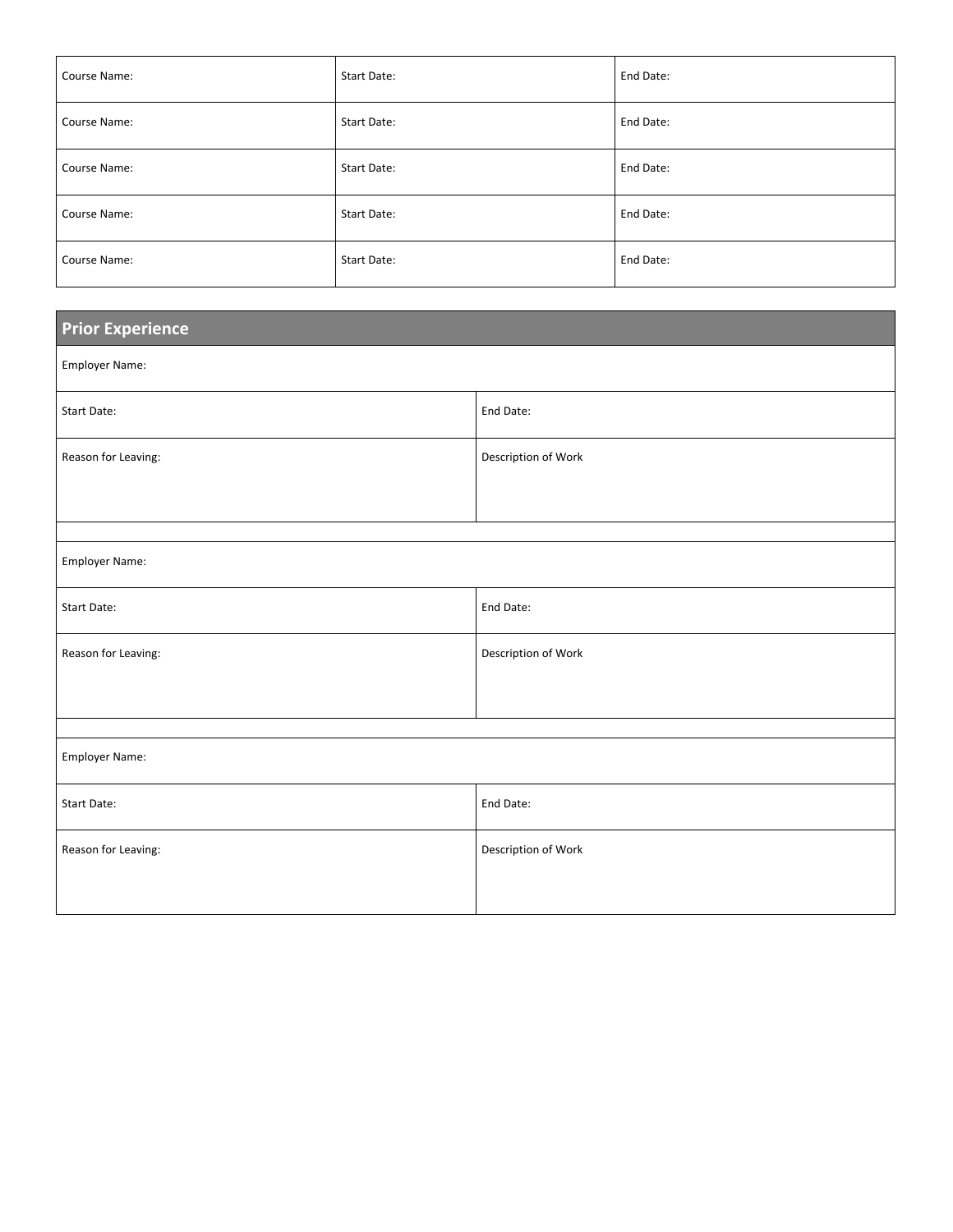## **Certificates**

Please attach all copies of related certificates.

| Reference Information |                  |            |      |  |
|-----------------------|------------------|------------|------|--|
| First Name:           |                  | Last Name: |      |  |
| Relationship:         |                  |            |      |  |
| Address:              |                  |            |      |  |
| City:                 | State:           |            | Zip: |  |
| Phone:                | Alternate Phone: |            |      |  |
|                       |                  |            |      |  |
| First Name:           |                  | Last Name: |      |  |
| Relationship:         |                  |            |      |  |
| Address:              |                  |            |      |  |
| City:                 | State:           |            | Zip: |  |
| Phone:                | Alternate Phone: |            |      |  |
|                       |                  |            |      |  |
| First Name:           |                  | Last Name: |      |  |
| Relationship:         |                  |            |      |  |
| Address:              |                  |            |      |  |
| City:                 | State:           |            | Zip: |  |
| Phone:                | Alternate Phone: |            |      |  |